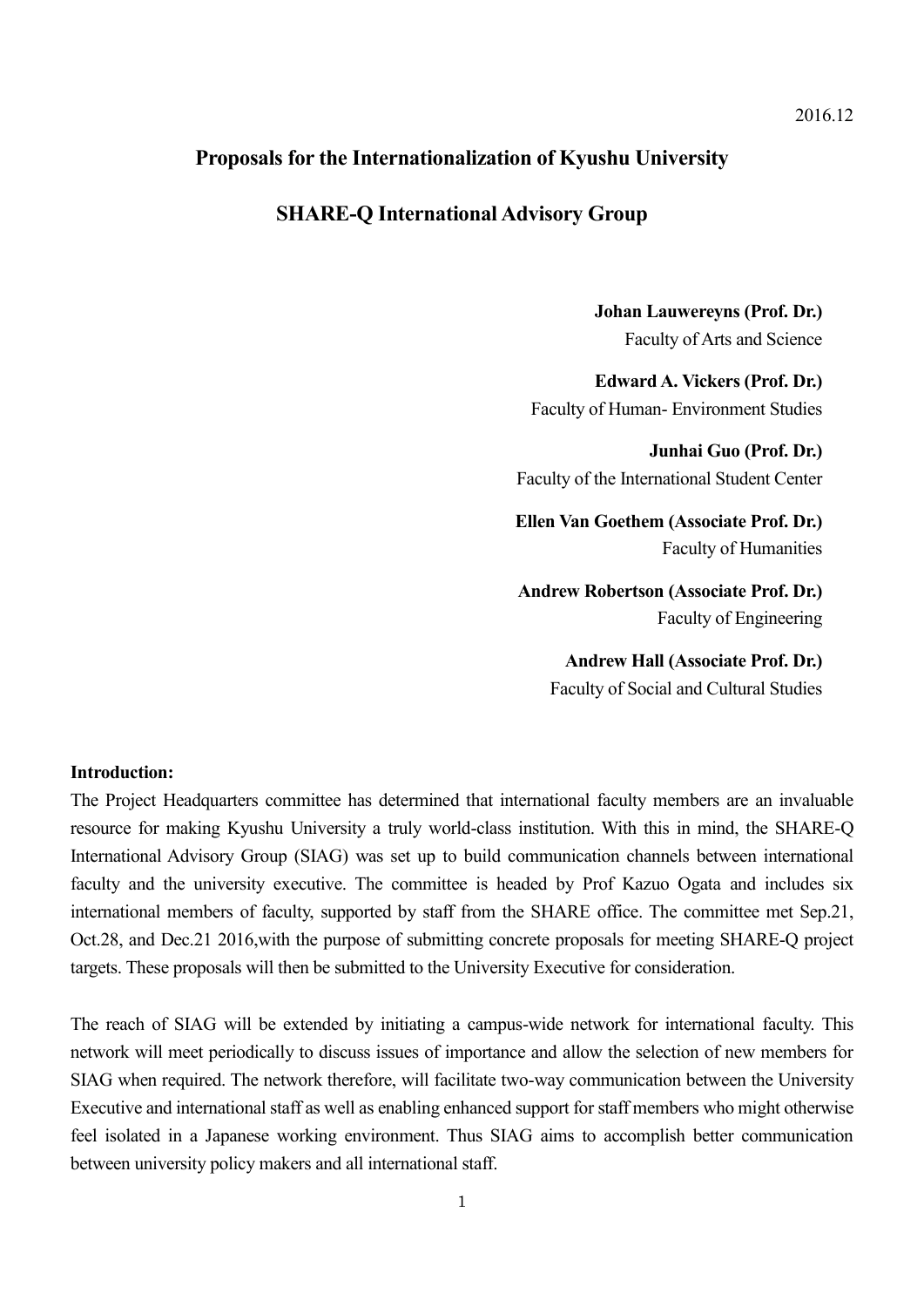## **Seven proposals have been chosen to target highlighted SGU indicators**

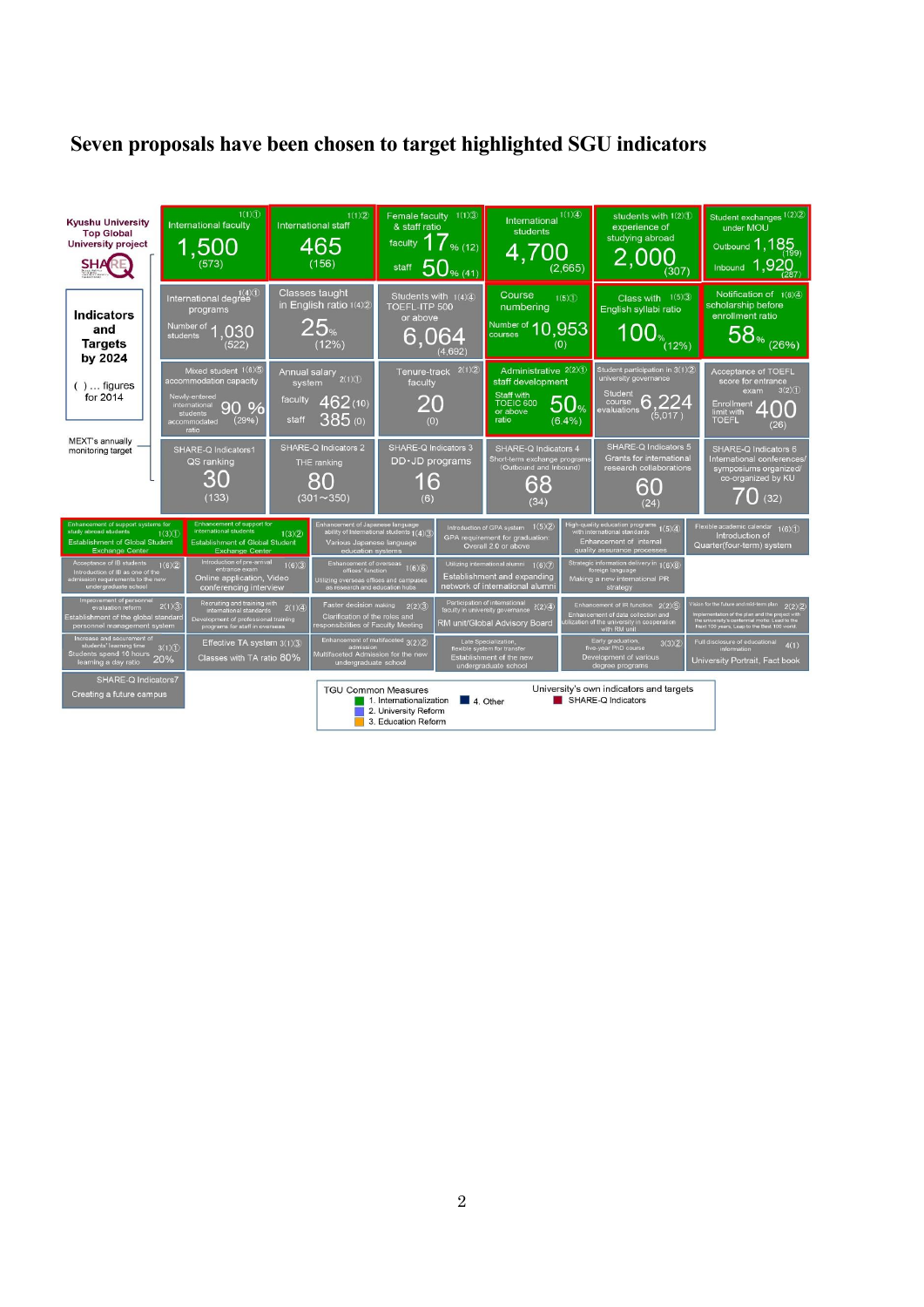#### **Proposals**

**Note: The following proposals have been classified as short term (within one year), medium term (one to three years), and long term (up to five years).**

## **1. Appoint one or two staff members to organize administrative systems**

*Appointment of one or two staff members(or graduate students), fluent in English, who get a mandate to organize these administrative systems*

#### **Target:**

 $1(5) \ominus$  *Course numbering* 

*1(5)*③*English Syllabi*

**Time and effort:** Short-term, relatively easily achieved.

#### **Comment:**

This process involves taking the administrative work out of the hands of the different departments and implementing the changes top-down. (If necessary, departments can be forced to meet "criteria" with sanctions of budget cuts for insufficient cooperation.)

### **2. Development of an efficient International Education Research Center**

*Development of an efficient International Education Research Center (tentatively named), with international staff capable of managing and allocating scholarships. It will be well integrated and visible within the University. (As is written in the plan of SHARE-Q.)*

### **Target:**

 $1(2) \ominus$  *Students experience of studying abroad* 

*1(2)*②*Student exchanges under MOU*

*1(1)*④*International students*

*1(3)*①*/*②*Establish a Global Student Exchange Center*

**Time and effort:** Medium-term; requiring structural changes, cooperation across departments.

#### **Comment:**

- a) Giving administrative support at all levels (undergraduate, graduate; short visits, long visits) and in both inbound and outbound directions. But this organization should not be isolated like "Dejima." To prevent it, international staff members are to be placed in each department.
- b) Managing the scholarships efficiently. For example, making them more visible, creating more demand for them, approaching students who might be interested in studying abroad, and putting scholarship information on the top page of the Kyushu University website, also connecting to 1(6)④*Notification of scholarship before enrollment*.
- c) Setting up "reception function" to improve the ratio of outbound projects and must incentivize the studies abroad (make room for them in the curriculum, give credits, etc.)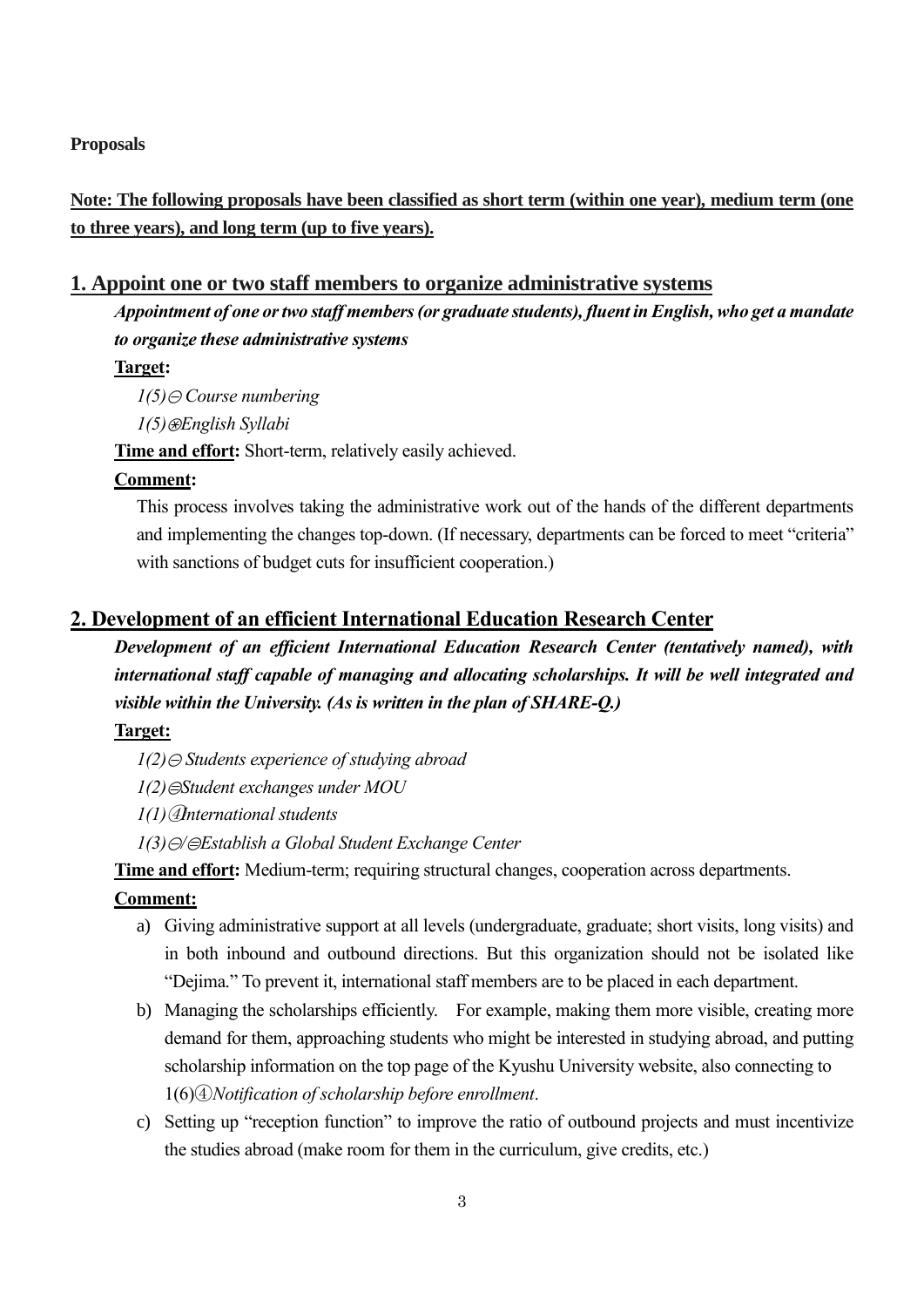# **3. Reforming the systems for recruiting and assigning administrative staff**

## **Target:**

*1(1)*②*International staff* 

*2(2)*①*Administrative staff development*

**Time and effort:** Medium-term; requiring structural changes, cooperation across departments.

# **Comment:**

- a) Hiring staff with higher degrees, native speakers of languages such as English, Chinese, etc., and staff with professional qualifications (e.g. trained librarians)
- b) Reorganizing the career structure for administrative staff, to reward and incentivize staff with training and qualifications relevant to internationalization, library management, etc.
- c) Increasing the close cooperation between faculty and administrative staff. Faculty needs more support from administrative staff. Updating references of the course, syllabi, and such jobs are usually done by administrative staff. Kyushu University needs "Smart Admin."

# **4. Joint hiring**

# **Target:**

*1(1)* ⊝ *International faculty* 

*1(1)*③*Female faculty and staff*

**Time and effort:** Long-term; requiring culture changes, but very important.

# **Comment:**

That is, international couples (two faculty, or one faculty and one staff) – this approach would make Kyushu Univ. considerably more appealing to job seekers, and would almost certainly improve the success rate (integrating in Japanese society and in the environment at Kyushu Univ.)

# **5. Improving the research environment**

# *Improvement of the research environment (in ways calculated to attract and retain outstanding international scholars)*

# **Target:**

*1*(*1*)⊝ *International faculty* 

**Time and effort:** Long-term; requiring culture changes, but very important.

# **Comment:**

- a) Establishing a regular and compulsory system of sabbaticals or study leave, as exists at top global research universities (i.e. 6 months off every 3 years, or one year every 6 years).
- b) Rationalizing the curriculum fewer courses, more co-teaching, more double-marking so as to raise standards and improve student learning, and also to facilitate 'cover' for colleagues taking study leave.
- c) Turning the library into a proper research library (involving recruitment of specialized staff with vision for material acquisition and research support).